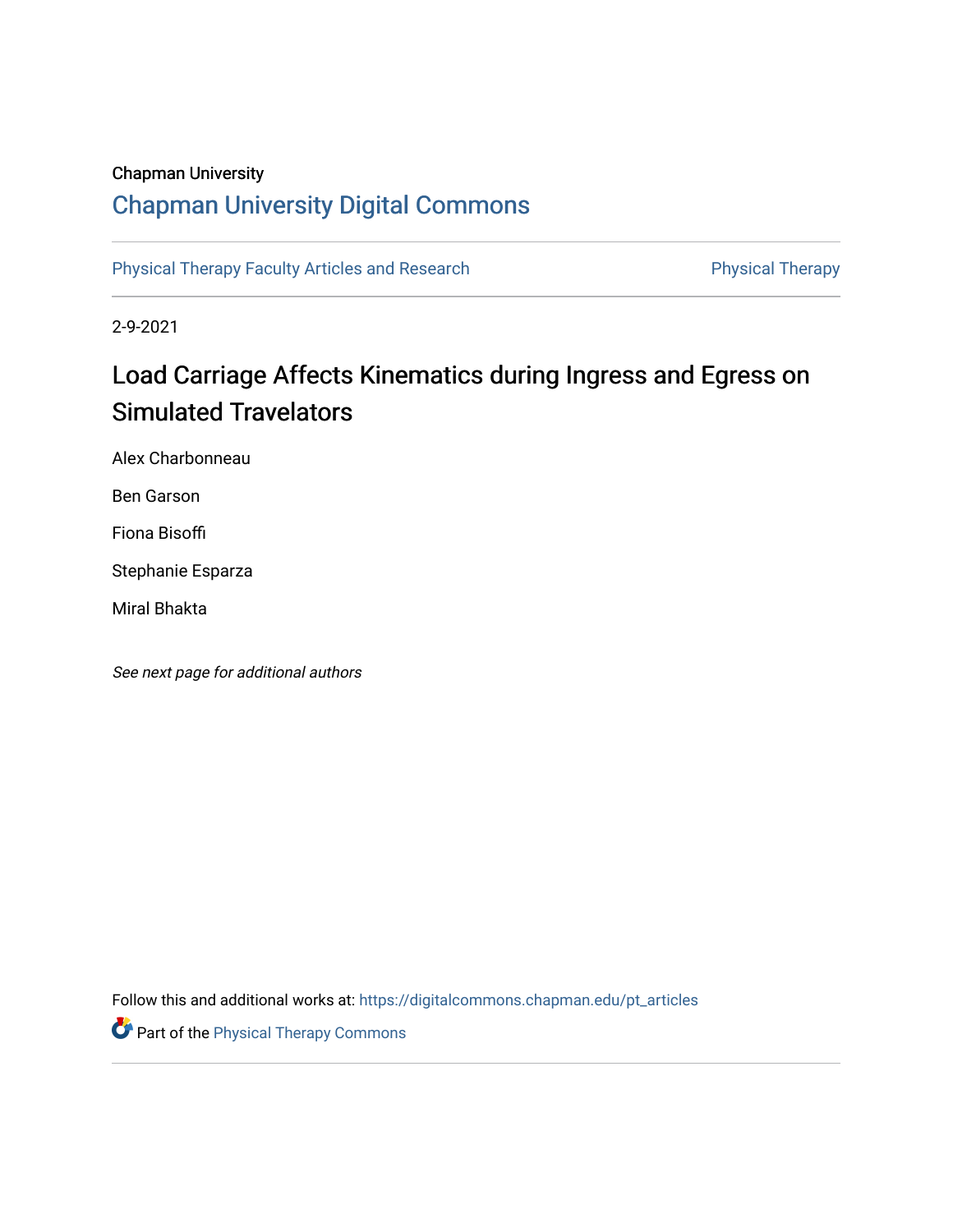# Load Carriage Affects Kinematics during Ingress and Egress on Simulated **Travelators**

## **Comments**

This is a pre-copy-editing, author-produced PDF of an article accepted for publication in the Proceedings of the Human Factors and Ergonomics Society Annual Meeting in 2020. The definitive publisherauthenticated version is available online at <https://doi.org/10.1177/1071181320641258>.

## Creative Commons License

# $\bigoplus_{\text{ev}}\bigoplus_{\text{ev}}\bigoplus_{\text{ve}}$

This work is licensed under a [Creative Commons Attribution-Noncommercial-No Derivative Works 4.0](https://creativecommons.org/licenses/by-nc-nd/4.0/) [License](https://creativecommons.org/licenses/by-nc-nd/4.0/).

## Copyright

The authors

## Authors

Alex Charbonneau, Ben Garson, Fiona Bisoffi, Stephanie Esparza, Miral Bhakta, Luke Bailey, and Rahul Soangra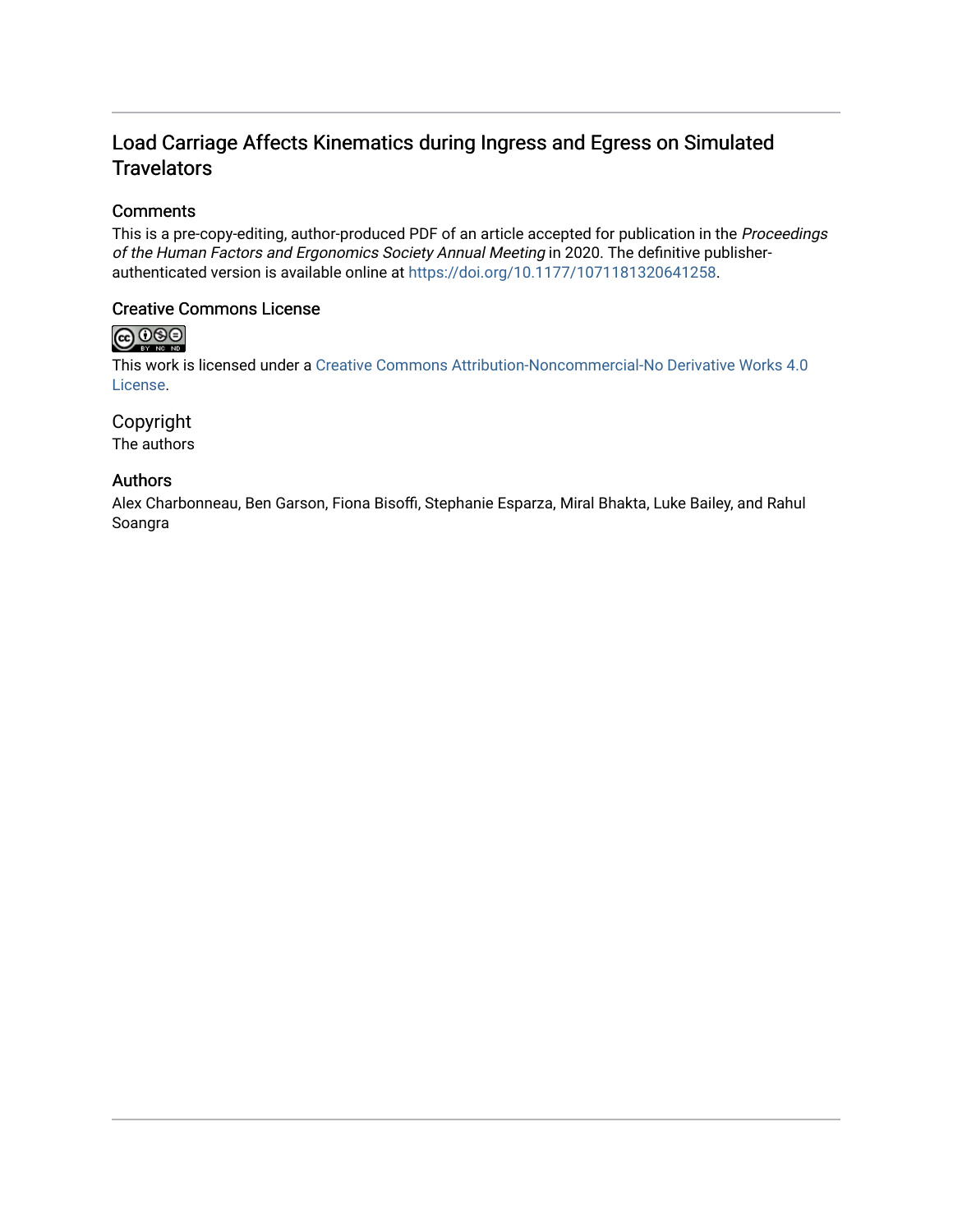# **Load Carriage affects Kinematics during Ingress and Egress on Simulated Travelators**

Alexa Charbonneau<sup>1</sup>, Ben Garson<sup>1</sup>, Fiona Bisoffi<sup>1</sup>, Stephanie Esparza<sup>1</sup>, Miral Bhakta<sup>1</sup>, Luke Bailey<sup>1</sup>, Rahul Soangra\*1 &2

<sup>1</sup>Crean College of Health and Behavioral Sciences, Chapman University, Orange CA 92866 <sup>2</sup>Fowler School of Engineering, Chapman University, Orange CA 92866

Technology advancements has impacted the quality of life in the modern world. Nowadays travelators found popularly as conveyers in airports have been widely used but it is not known how load carriage affects Ingress/egress on travelators. Ten healthy young adults stepped off a metal platform onto a forward moving treadmill belt at a given speed and then stepped on to a second platform. Data was collected to understand how load carriage could influence ingress and egress in participants. Participants were tested for four conditions (load, No load, speed of 0.3 m/s and 0.6 m/s). Load carriage at speed 0.6 m/s were found to have significantly higher knee flexion angles. Ankle angles measured for ingress presented different trends amongst the four conditions. Load carriage at speed 0.6 m/s showed greater plantarflexion compared to the other three conditions. Our future work will assess effects of load carriage on travelators among older adults.

#### **Introduction**

In today's world travelling is an important part of our lives. Whether it be for a business trip or a family vacation, most people are often in a rush when they arrive at the airport to get through security and make it to the appropriate gate. There has been an influx of new technologies at larger airports, such as installed travelators, which are essentially moving platforms to get people across the airport faster than by simply walking. People have the choice to either walk on these moving platforms to make their walking speed faster or just let it take them across the airport at its own speed. Some travelators move faster up to 10 mph. for example: Travelators situated at Toronto Airport in Canada. The increased speed could increase fall risk for populations at risk, such as the elderly population, who are noticing muscle sarcopenia and a loss of fast twitch muscle fibers as they age[\(Lockhart, Smith, &](#page-6-0)  [Woldstad, 2005\)](#page-6-0) and obesity[\(Frames et al., 2018\)](#page-5-0). In addition, falling has become prevalent enough that it is one of the top reasons for injury in many activities of daily living and occupational activities[\(Gialloreti & Marazzi, 1996;](#page-5-1) [Sekaran,](#page-6-1)  [Choi, Hayward, & Langa, 2013\)](#page-6-1). Clinically, it is important to look into environment and its interactions that could be contributing factor to the rising fall risk since early interventions could reduce injury in populations at risk. Often, these falls occur simply by a loss of balance, which would be an important factor in looking at travelators. By looking into gait kinematics in subjects on a travelator, we can determine if carrying a load (backpack) and walking on the travelator could be risky during traveling in some populations. We know that in general, external loads should lead to more difficulty maintaining balance, especially in certain placements such as unilateral loads[\(Walsh, Low, & Arkesteijn, 2018\)](#page-6-2). In this study, we tested subjects' ability to react to change in speed on this moving travelator with and without load carriage. We hypothesize that during load carriage participants will react more quickly during the process of ingress and egress with higher velocity, thus increased risk of fall. We also expect

participants to exhibit higher angles of knee flexion and ankle dorsiflexion in ingress with load carriage.

#### **Methods**

#### *Subjects*

Ten subjects (5 males, 5 females) with no previous history of neurological disorders participated in this study. Their average age was 26±4 years (average± SD), height was 162±9 cm, and weight was  $68\pm17$  kg. The protocol involved three trials for each condition for a subject. All subjects had to provide written consent as per Chapman University Institutional Review Board (CU-IRB).

#### *Equipment*

Twenty six infra-red markers were placed on the following bony landmarks: lateral malleolus, medial malleolus, calcaneus, 2nd distal phalanges of foot, 5th distal phalanges of foot, middle lateral leg, medial and lateral epicondyle of femur, middle lateral thigh, anterior superior iliac spine (ASIS), posterior superior iliac spine (PSIS), the twelfth thoracic vertebrae, xiphoid process, jugular notch, and the seventh cervical vertebrae. All participants used dominant limb (Right leg for everyone) as the leading limb. Motion of the participant was captured by several cameras set up at the GRAIL lab and processed using Vicon Nexus software. The sampling frequency for camera was set to 100Hz. Joint angles of the ankle, and knee were captured. Both knee angle and ankle angle were computed as per ISB recommendation.

#### *Experimental Protocol*

Participants were asked to step off of a metal platform elevated four inches from the height of a treadmill moving forward at a given speed and then step onto another platform at the end of the treadmill (Fig. 1). Each participant was placed in a harness to reduce fall risk and underwent 3 trials of 4 randomly ordered conditions to limit the learning effect [\(Hariton & Locascio, 2018\)](#page-5-2). Conditions were as follows: **1)** No Load at 0.3 m/s, **2)** No Load at 0.6 m/s, **3)**10% body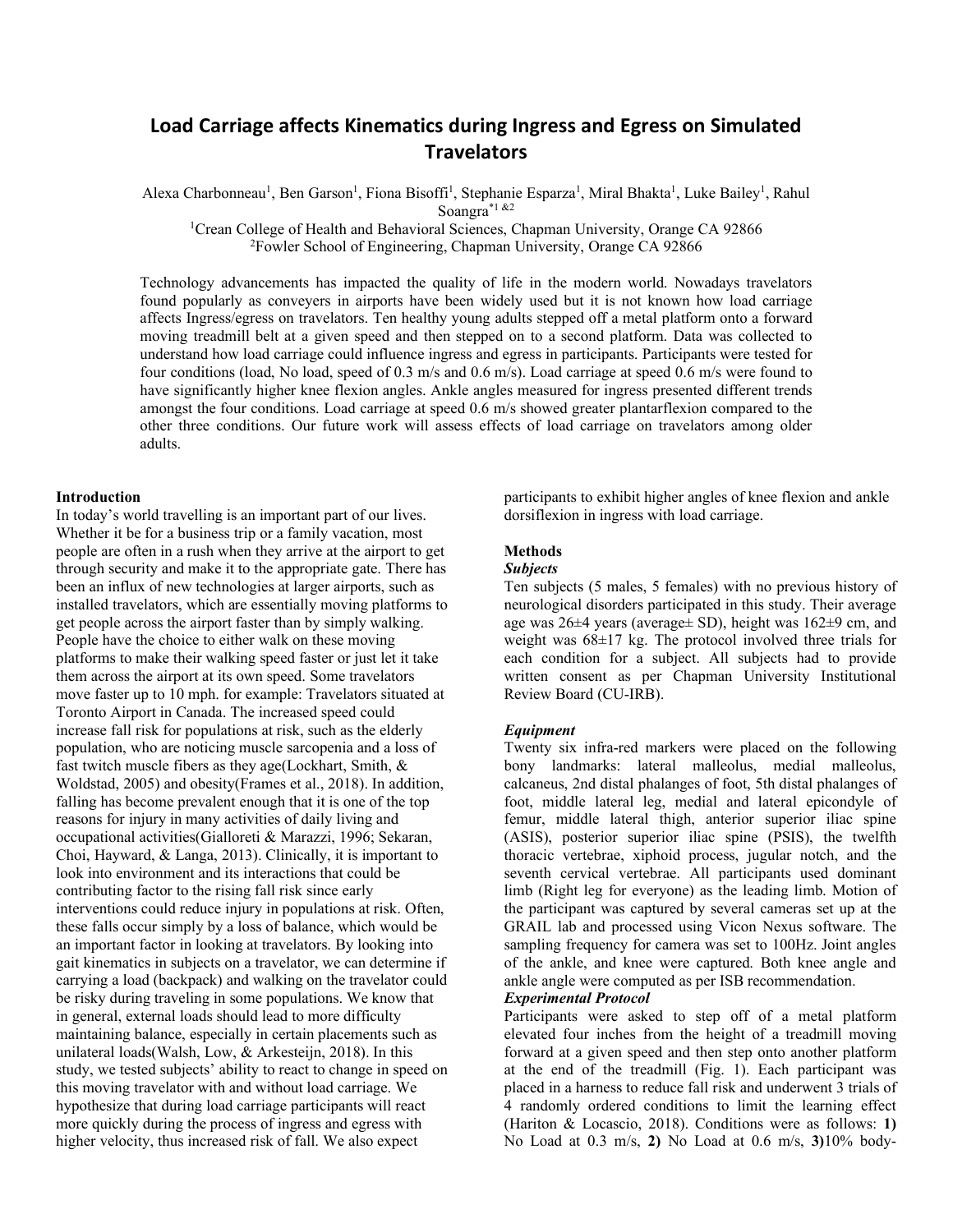weight loaded pack on thoracic spine at 0.6 m/s, **4)** 10% bodyweight at 0.3 m/s.



Figure 1. Ingress and Egress postural transitions on forward moving belt treadmill.

#### **Results**

The ingress time was computed as the elapsed time between when the subjects removed their first foot from the static platform and placed it onto the moving belt of the treadmill. The egress time was computed as the elapsed time between when the subjects removed their last foot from the treadmill and placed it onto the opposite platform. Thus, ingress and egress times evaluate the subjects' instability from static to dynamic or dynamic to static transition (Fig. 2). The mean ingress time without the load was  $0.441 \, (\mp 0.015)$  seconds at 0.3 m/s and 0.423 ( $\pm$  0.012) seconds at 0.6 m/s. The mean ingress time with the load was  $0.428 \ (\pm 0.016)$  seconds at  $0.3$ m/s and  $0.412 \ (\pm 0.014)$  seconds at 0.6 m/s. The mean egress time without the load was  $0.443$  ( $\mp$  0.018) seconds at 0.3 m/s and 0.422 ( $\mp$  0.038) seconds at 0.6 m/s. Finally, the mean egress time with the load was  $0.448 \, (\mp 0.018)$  seconds at  $0.3$ m/s and  $0.388$  ( $\pm 0.017$ ) seconds at 0.6 m/s.

Figure 3 depicts ingress knee flexion angles over time. All four conditions show a high knee flexion angle. Trials performed with no load at 0.3 m/s and 0.6 m/s had higher flexion at 47 degrees and 42 degrees respectively, compared to trials with a load. The condition of load at speed 0.3 m/s had highest knee flexion angle at 39 degrees and load at speed 0.6 m/s highest knee flexion angle at 32 degrees. Whereas, the knee angles measured for egress showed high knee flexion when stepping off of the moving treadmill and onto a platform (Fig. 4). No load at speed 0.3 m/s had the least amount of knee flexion at an angle of 33 degrees. Load at speed 0.3 m/s and no load at 0.6 m/s depicted the highest knee angle at 40 degrees. Load at speed 0.6 m/s had a maximum knee flexion at 38 degrees. Fig. 5 and 6 illustrate the amount of ankle dorsiflexion and plantarflexion during ingress and egress processes, respectively. At 90 degrees the ankle is in a neutral position, any greater value indicates plantarflexion and any lesser value indicates dorsiflexion. All angles shown in figures 3, 4, 5 and 6 are averages of 10 participants.



Figure 2. Ingress and Egress times taken by first and last step, error bars represent standard error to mean.



**Figure 3.** Knee angle at ingress with and without load at 0.3 m/s and 0.6 m/s



**Figure 4.** Knee angle at egress with and without load at 0.3 m/s and 0.6 m/s



**Figure 5.** Ankle angle at ingress with and without load at 0.3 m/s and 0.6 m/s



**Figure 6.** Ankle angle at egress with and without load at 0.3 m/s and 0.6 m/s

#### **Discussion**

Travelators are primarily present indoors, in highly populated environments that require fast paced movement within the facility. Of popular locations, travelators are consistently found in airports, where many people carry bags or backpacks. The purpose of this study was to evaluate the relative safety of individuals carrying different loads, measured by variations in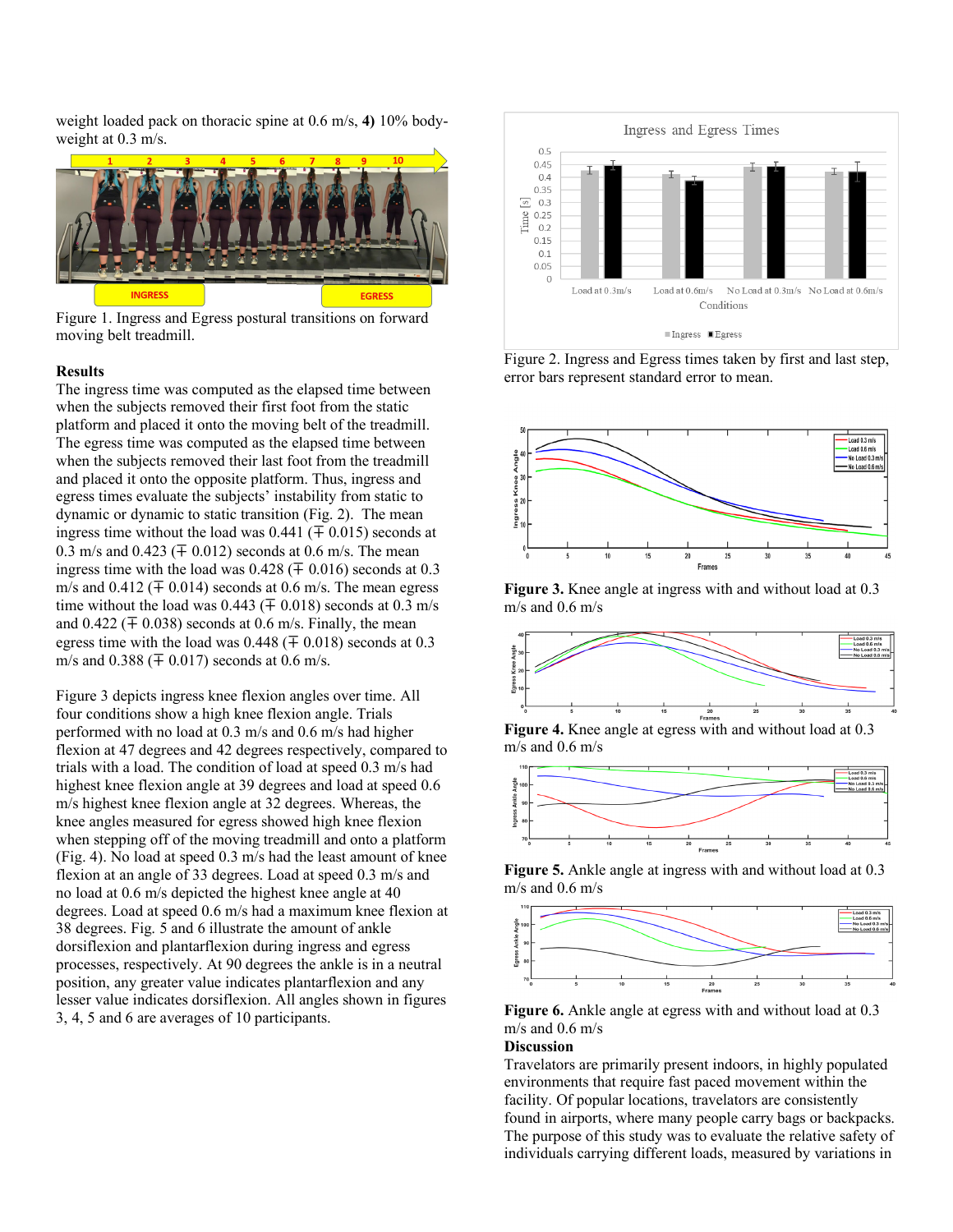gait kinematics, on travelators operating at different speeds. The fixed variables controlled in this study included the operating speed of the travelator (0.3m/s and 0.6m/s) and the amount of load the passenger was carrying in a traditionally strapped backpack (no load and 10% body weight). These variables mimicked travelers' common environmental conditions of travelators.

Due to small sample size no statistically significant differences were found between ingress and egress time at the two variable speeds of travelators. The lack of significance may be due to several factors. This study was limited to 10 participants, and participants are of younger age, were also more likely to be healthier and stronger than the elderly or those prone to fall risk. However, there was a consistent trend, that at faster speed of the track (0.6m/s) lead to a lower ingress and egress times (Fig. 2). Caderby et al, reported that anticipatory postural adjustments occur before gait initiation, or initial contact[\(Caderby et al., 2017\)](#page-5-3). The anticipatory postural adjustments help the individual safely transfer load from a stable surface to a moving surface. While stepping onto a fast moving travelator (ingress time), individuals have to increase their speed. Failure to adjust to the fast moving travelator could result in loss of balance and increased fall risk. Ingress time is faster at higher travelator speed because of the individual's adjustment to the speed of the track.

The healthy participants in this study did not have problems with stability and had low fall risk, which is why they were able to adjust to the increased speed of the travelator. It has been shown that elderly individuals as well as individuals with certain disabilities may have difficulty in postural transitions. Shkuratova et al, found that the ability to maintain balance in older subjects was decreased when they were required to walk faster than their preferred speed[\(Shkuratova, Morris, & Huxham, 2004\)](#page-6-3). If older individuals find travelator speeds too fast or faster than what they are used to, they may lose balance as they try to adjust their own speed to that of the travelator. Loss of balance may result in a higher fall risk during ingress time. Some other common conditions that are closely connected to aging are hearing loss, reduced bone mineral density (BMD), and sarcopenia.

To represent travelers carrying load, the participants in this study underwent three trials with variable load, namely, no load and 10 % body weight. Ingress and egress time values, as well as ankle and knee angle, were measured as a representative measure to assess stability and fall risk. Fig. 2 shows that ingress time was lower with a load at speeds 0.3 m/s and 0.6m/s than it was without a load at the same speeds. This could be partially explained by the fact that participants feel more stable when on double limb support with added weight, participants descend more quickly (shorter single limb stance) from the starting platform onto the track.

A strategy used to understand stability in gait or postural transition is altering gait pattern. Young adults alter their walking patterns before walking onto a moving surface[\(Hsu,](#page-5-4)  [Wang, Lu, & Lu, 2015\)](#page-5-4).

During gait initiation, the ipsilateral limb comes up off the ground, the knee flexes and this flexion is maintained till the foot contact. Fig. 3 shows the ingress knee angle values over time (half a second or 50 frames). The ingress knee angle at the variables of load at 0.3 m/s, load at 0.6 m/s, no load at 0.3 m/s, and no load at 0.6 m/s resulted in a common pattern. The common trend observed was knee flexion being the greatest during toe off (moving from platform to the moving treadmill) and gradually the knee straightening (with remaining flexion) when the foot touches the conveyor belt. Although no significant difference in maximum knee flexion were observed amongst the four conditions but a trend was observed in Fig. 3. Previous studies have confirmed that while walking on a flat surface[\(Jandacka et al., 2018\)](#page-5-5), knee flexion increases when carrying a load (backpack)[\(Ozgul et al., 2012\)](#page-6-4). Greater knee flexion allows a person carrying weight to lower their center of mass thus increasing stability. The opposite results reflected in this study compared to previous studies and can be attributed to small load and a moving surface (treadmill). Carrying a small load does not result in altered gait patterns or compensatory balance responses in healthy adults. One way to elicit the change in gait or compensatory responses is to increase the load to 15% of the person's body weight. The moving treadmill can also be attributed to the obtained results because participants were asked to step down by 4 inches onto the moving treadmill instead of having them walk into it. If the participants were going to make any compensatory responses, they have done so before stepping onto the treadmill, which is not observed in Fig. 3.

Fig. 4 depicts egress knee angle values over time. The common pattern seen for all four conditions was an increase in knee flexion then the knee extension, thus reducing knee flexion. This pattern is seen because the participants began to prepare to lift their leg off the treadmill and onto the platform. No load condition at speed 0.3 m/s had the least amount of knee flexion. This corroborates with previous studies where no load yields lesser knee flexion angles and no compensatory balance is required. Load carriage condition at speed 0.3 m/s and no load at 0.6 m/s had the highest knee flexion angle at 40 degrees. The condition with load carriage at speed 0.3 m/s shows a greater knee flexion in order to compensate for the load being carried. A higher knee flexion angle will allow participants to become stable when lifting the leg from a moving surface and onto a static platform. The condition with no load at 0.6 m/s depicts an unusual case with the data showing high knee flexion angle. A greater knee flexion can be a compensatory response to the faster speed of the treadmill. Load at speed 0.6 m/s had maximum knee flexion at 38 degrees. Since the data is an average of 10 participants, with everyone utilizing different strategies, less knee flexion is observed compared to load at speed 0.3 m/s and no load condition at 0.6 m/s. Participants utilized great knee flexion in order to stabilize themselves as observed with the conditions with load at speed 0.3 m/s and no load at 0.6 m/s.

As shown in Fig 5, more plantarflexion was observed at the initial movement, than in the other three conditions. The  $\sim$ 110 degrees of plantarflexion were used in order to compensate for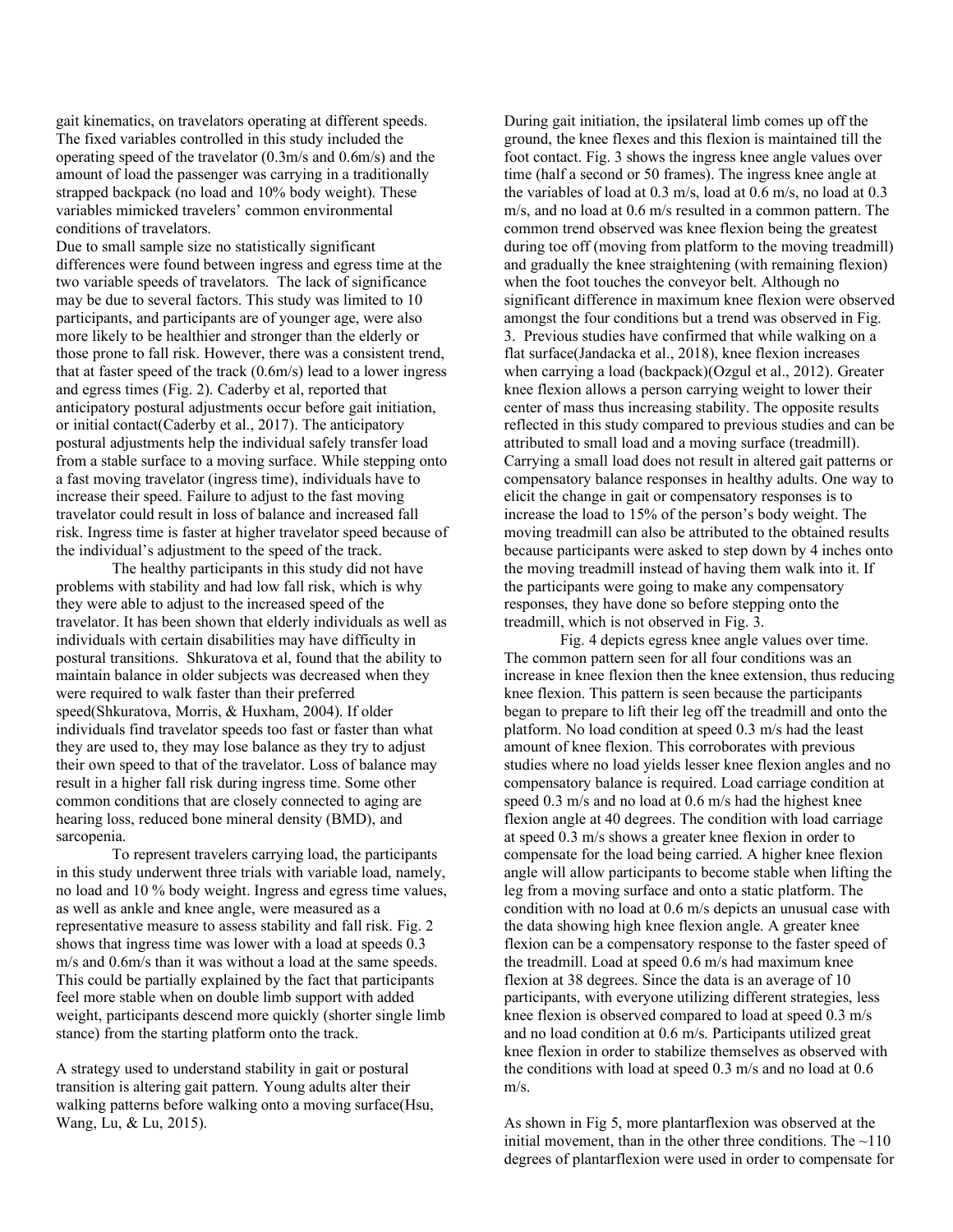the load on the posterior side of the body in the opposite direction of the step down. Stepping out and down (plantarflexing) during ingress farther onto a faster moving surface while utilizing the forefoot area is an attempt to maintain balance conditions that are impacted by the load[\(Pau,](#page-6-5)  [Corona, Leban, & Pau, 2011\)](#page-6-5). A similar pattern was observed in the condition with no load at the slower speed of 0.3 meters per second. This strategy may have been adopted due to lack of weight and high speed could have influenced more plantarflexion. During the condition with load at the slower speed (0.3 m/s), we found large dorsiflexion (Fig. 5). The subjects attempted to maintain or restore balance by using ankle strategy, which is used in conditions of slow perturbation and recruits muscles from distal to proximal. Once stable balance was regained by moving the center of mass over the base of support there was plantarflexion to attain a neutrally positioned ankle. The final ingress condition at higher speed with no load in Fig. 5, exhibits a general trend of plantarflexion. Subjects then utilize hip strategy for maintaining or restoring balance which is used for fast perturbations and in addition lifting heels during the hip flexion, thus creating the plantarflexion shown in Fig. 5.

During the egress shown in Fig. 6, a similar pattern is displayed for both load conditions as well as the slower speed with no load. Beginning from a small plantarflexion movement, all three conditions show rapid dorsiflexion until reaching a neutral position. This is expected, as in the typical gait cycle during swing phase  $(~60)$  to 80%), rapid dorsiflexion is also necessary to attain a neutral ankle position and avoid dragging the foot. In addition, since the platform subjects were required to step onto was higher (about 4 inch) than the moving surface, even more dorsiflexion was needed. In the conditions at the faster speed  $(0.6 \text{ m/s})$ , the movement needed to be completed more quickly given the rapid approach to the platform that obstructed the pathway. Thus, a quicker completion of the movement is observed. The condition with no load at the higher speed having much more initial dorsiflexion can be attributed to the values being an average of all subjects, which varied in their methods and strategies across all conditions. However, the overall kinematics of the faster speed conditions exhibit the same general trend.

#### **Limitations:**

The most significant limitation encountered in the research was the age and fitness level of subjects. Since the research is steered towards application to the fall-risk in airports and places with moving walkways, the research fails to observe significant changes in healthy individuals under 28 years of age. In addition, the sample size of 10 subjects is relatively small to generalizability. Another limitation being the shoe type, all subjects used athletic type shoes for the trials however the weight, outsole shape, heel height, and insole material are a few of the factors that were unregulated. There have been studies done on the effect of asymmetric loads on gait patterns[\(Park et al., 2018\)](#page-6-6). We were constrained to using a symmetric load for our study, but perhaps an asymmetric load would be more accurate to practical application (duffel bag, suitcase, etc.). Another limitation that was present in the research was the length of the moving walkway. The treadmill

utilized in research is significantly shorter than a typical moving walkway. Due to the shorter length, this gives less time for subjects to assimilate their balancing technique and stresses the need to focus on stepping off the treadmill before reaching the end platform. Unlike the real-world situations where people normally walk into the travelator, the simulated travelator ingress in the study started with a static standing position, but not dynamic walking status.

#### **Conclusion**

Major buildings such as malls and airports have travelators and escalators to allow people to move across the building or travel between floors. However, many people are not able to use these contraptions and must wait in a long line in order to use the elevators because they may worry about falling or lack balance coordination.

To our knowledge, this is one of the first study looking into kinematics of using travelators. We found that ingress time was lower with load at speeds 0.3 m/s and 0.6 m/s compared to trials with no load at the same speeds. The lack of significance in the data can be attributed to the ten participants being young healthy adults who are far from being in the fall risk population. Knee angles measured for ingress showed high knee flexion for all four variables, with even higher knee flexion when participants carried no load. This was attributed to a low load carried combined with the act of stepping from a platform onto a moving treadmill. Knee angles measured for egress showed high knee flexion when stepping off of the moving treadmill and onto a platform. To conclude, the results of this study propel us into the future of possibilities that could help ergonomic development without risking of the general population.

#### **References**

- <span id="page-5-3"></span>Caderby, T., Yiou, E., Peyrot, N., de Vivies, X., Bonazzi, B., & Dalleau, G. (2017). Effects of Changing Body Weight Distribution on Mediolateral Stability Control during Gait Initiation. *Front Hum Neurosci, 11*, 127. doi:10.3389/fnhum.2017.00127
- <span id="page-5-0"></span>Frames, C. W., Soangra, R., Lockhart, T. E., Lach, J., Ha, D. S., Roberto, K. A., & Lieberman, A. (2018). Dynamical Properties of Postural Control in Obese Community-Dwelling Older Adults (dagger). *Sensors (Basel), 18*(6). doi:10.3390/s18061692
- <span id="page-5-1"></span>Gialloreti, L. E., & Marazzi, M. C. (1996). [Risk for falls in the elderly. Role of activities of daily living and of the subjective assessment of health status. A casecontrol study]. *Recenti Prog Med, 87*(9), 405-411.
- <span id="page-5-2"></span>Hariton, E., & Locascio, J. J. (2018). Randomised controlled trials - the gold standard for effectiveness research: Study design: randomised controlled trials. *BJOG, 125*(13), 1716. doi:10.1111/1471-0528.15199
- <span id="page-5-4"></span>Hsu, W.-C., Wang, T.-M., Lu, H.-L., & Lu, T.-W. (2015). Anticipatory changes in control of swing foot and lower limb joints when walking onto a moving surface traveling at constant speed. *Gait & Posture, 41*(1), 185-191. doi:10.1016/j.gaitpost.2014.10.003
- <span id="page-5-5"></span>Jandacka, D., Plesek, J., Skypala, J., Uchytil, J., Silvernail, J. F., & Hamill, J. (2018). Knee Joint Kinematics and